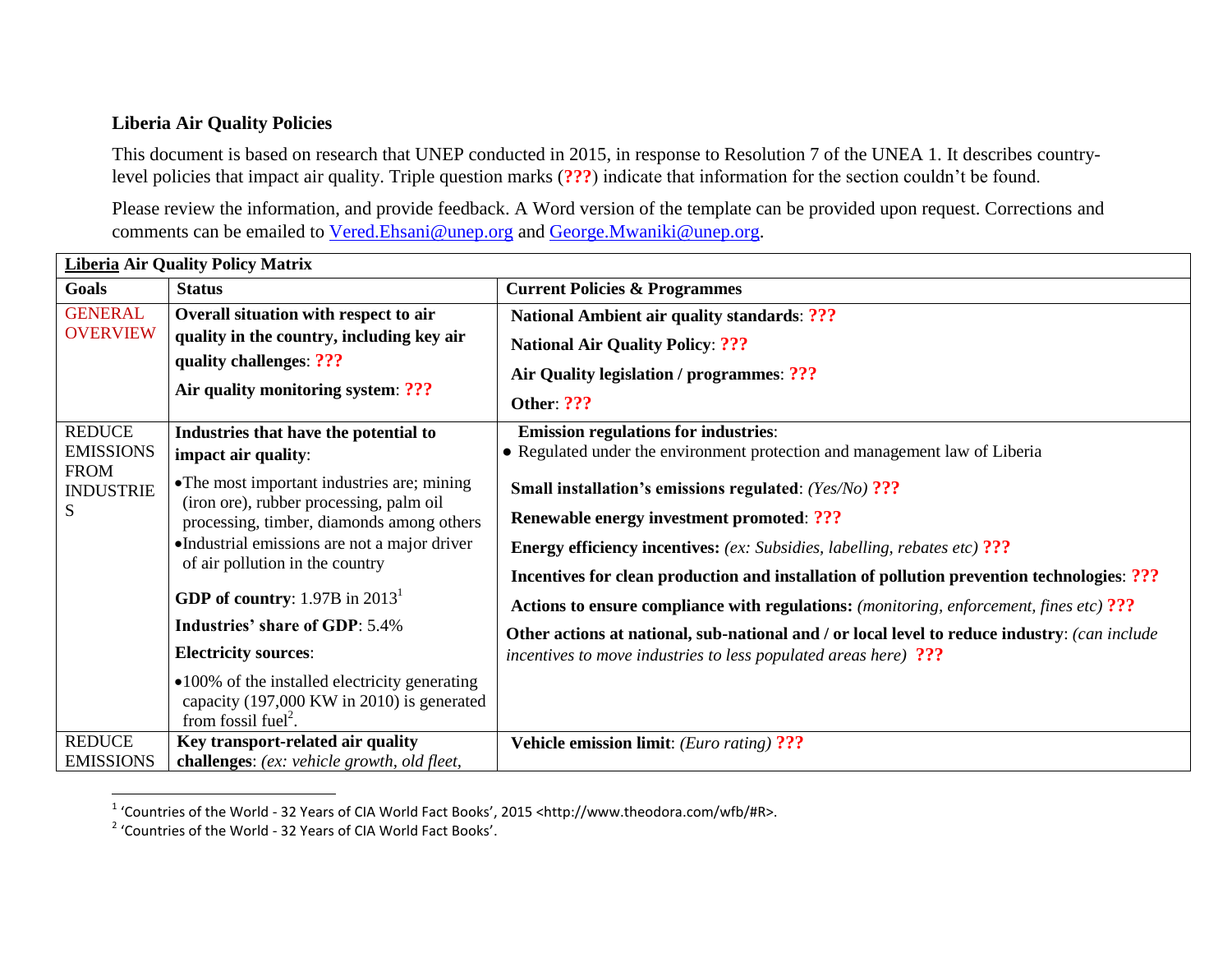| <b>FROM</b>                                                                          | dirty fuel, poor public transport etc)                                                                                                                    | <b>Fuel Sulphur content:</b> (in ppm) Fuel (diesel) sulphur content restricted at 3000ppm <sup>3</sup>                                           |
|--------------------------------------------------------------------------------------|-----------------------------------------------------------------------------------------------------------------------------------------------------------|--------------------------------------------------------------------------------------------------------------------------------------------------|
| <b>TRANSPOR</b>                                                                      | • Vehicle emissions are a major source of<br>PM, $NO2$ and CO                                                                                             | Fuel Lead content: leaded fuel restricted from July 2005                                                                                         |
|                                                                                      | • Freight and passenger transport is usually                                                                                                              | <b>Restriction on used car importation:</b>                                                                                                      |
|                                                                                      | provided by private companies or<br>individuals                                                                                                           | • Age limit for second hand cars is set at 12 years and 15 years for luxury cars<br>• Pre-importation inspection is required for road worthiness |
|                                                                                      | • Two stroke motorcycles are also a common<br>substitute to passenger transport                                                                           | Actions to expand, improve and promote public transport and mass transit: ???                                                                    |
|                                                                                      | • Private car ownership is low with 3 car per<br>1000 individuals in 2007                                                                                 | Actions to promote non-motorized transport: (ex: include sidewalks and bike lanes in new                                                         |
|                                                                                      |                                                                                                                                                           | road projects, car-free areas etc) ???                                                                                                           |
|                                                                                      |                                                                                                                                                           | Other transport-related actions: ???                                                                                                             |
| <b>REDUCE</b>                                                                        | <b>Outdoor, open burning:</b> (ex: is it                                                                                                                  | <b>Legal framework:</b> (ex: is burning banned?) ???                                                                                             |
| <b>EMISSIONS</b><br><b>FROM</b>                                                      | commonly done? burning what kinds of<br>wastes? etc)                                                                                                      | Actions to prevent open burning of municipal waste and / or agricultural waste: ???                                                              |
| <b>OPEN</b><br><b>BURNING</b><br>OF WASTE<br>(OUTDOOR)                               | • Uncontrolled waste burning, which is a<br>common practice, is one of the practices that<br>contributes to deteriorating air quality in<br>urban centres |                                                                                                                                                  |
|                                                                                      | • Agricultural waste burning can also impact<br>air quality in the rural areas.                                                                           |                                                                                                                                                  |
| <b>REDUCE</b><br><b>EMISSIONS</b><br><b>FROM</b><br><b>BIOMASS</b><br><b>BURNING</b> | Dominant fuels used for cooking and                                                                                                                       | Indoor air pollution regulated: $(Yes/No)$ ???                                                                                                   |
|                                                                                      | space heating:                                                                                                                                            | Promotion of non-grid / grid electrification: ???                                                                                                |
|                                                                                      | $\bullet$ In 2004, it was estimated that over 95% of<br>the population relied on firewood, charcoal,                                                      | Promotion of cleaner cooking fuels and clean cook stoves: ???                                                                                    |
| (INDOORS)                                                                            | and palm oil for their energy needs, and in                                                                                                               | Other actions to reduce indoor biomass burning, or to reduce its emissions: ???                                                                  |
|                                                                                      | 2008, the proportion had remained much the<br>same.                                                                                                       |                                                                                                                                                  |
|                                                                                      | • About 10% of urban residents and less than<br>2% of rural residents have electricity access,<br>largely from self-generation using expensive            |                                                                                                                                                  |

 3 UNEP, 'UNEP - Transport - Partnership for Clean Fuels and Vehicles', 2015 <http://www.unep.org/transport/new/pcfv/> [accessed 28 September 2015].